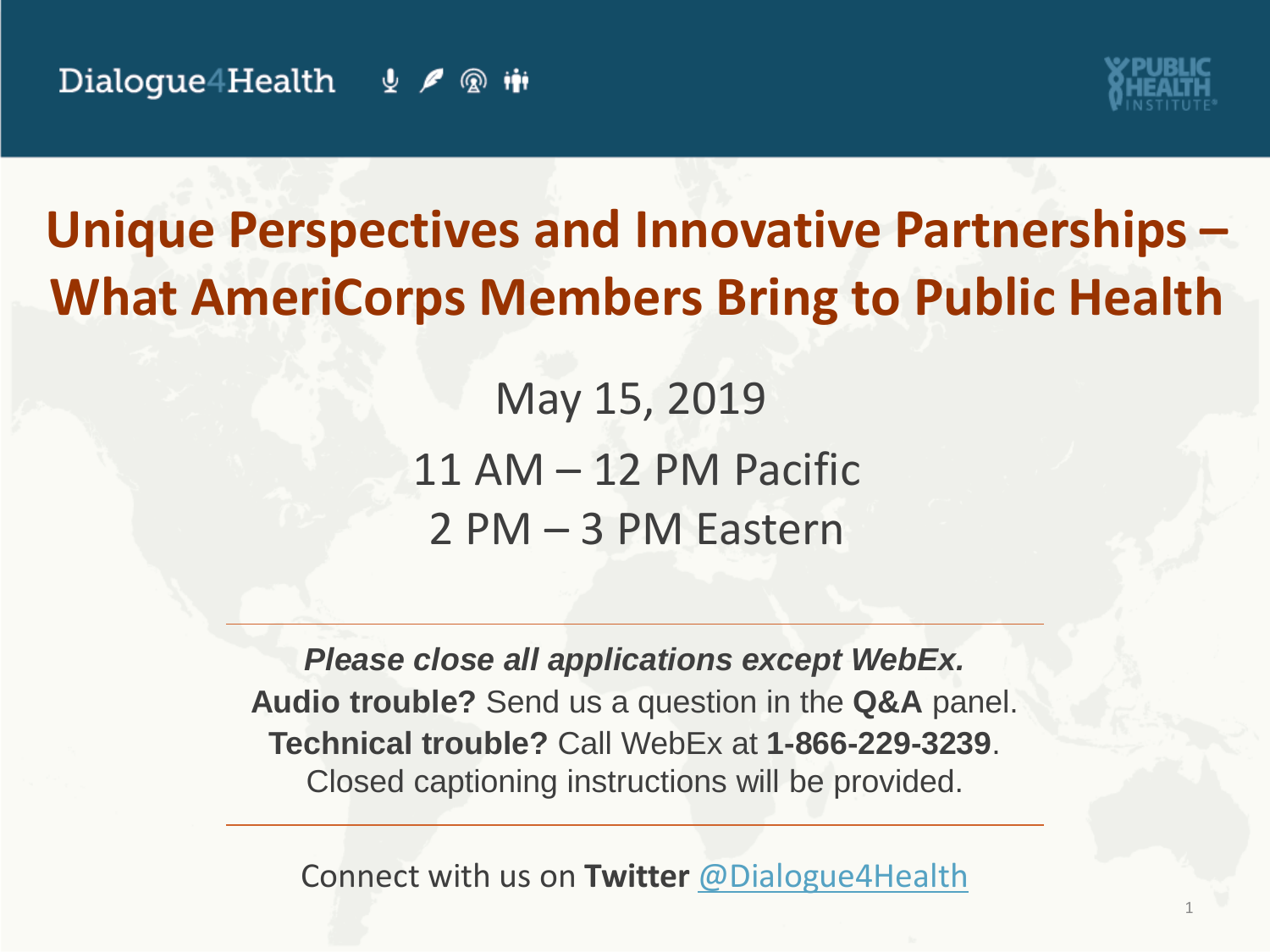

## Brenna Banwarth-Kuhn

AmeriCorps VISTA Lead California Opioid Safety Network

#### **californiaopioidsafetynetwork.org**



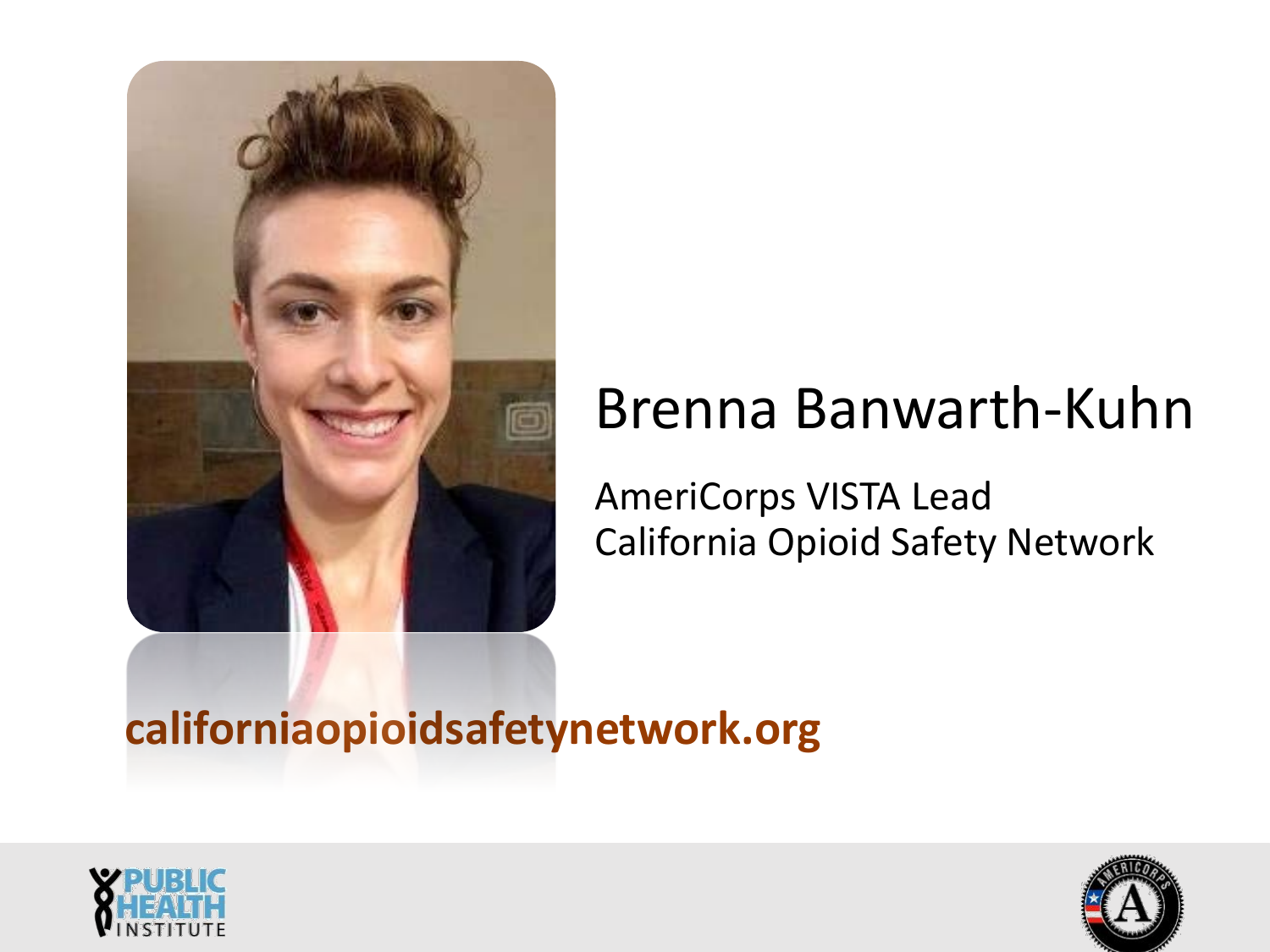

## Anna Zepeda

AmeriCorps VISTA Member Butte Glenn Medical Society Drug Prevention Taskforce

#### **http://buttecounty.net/opioids**







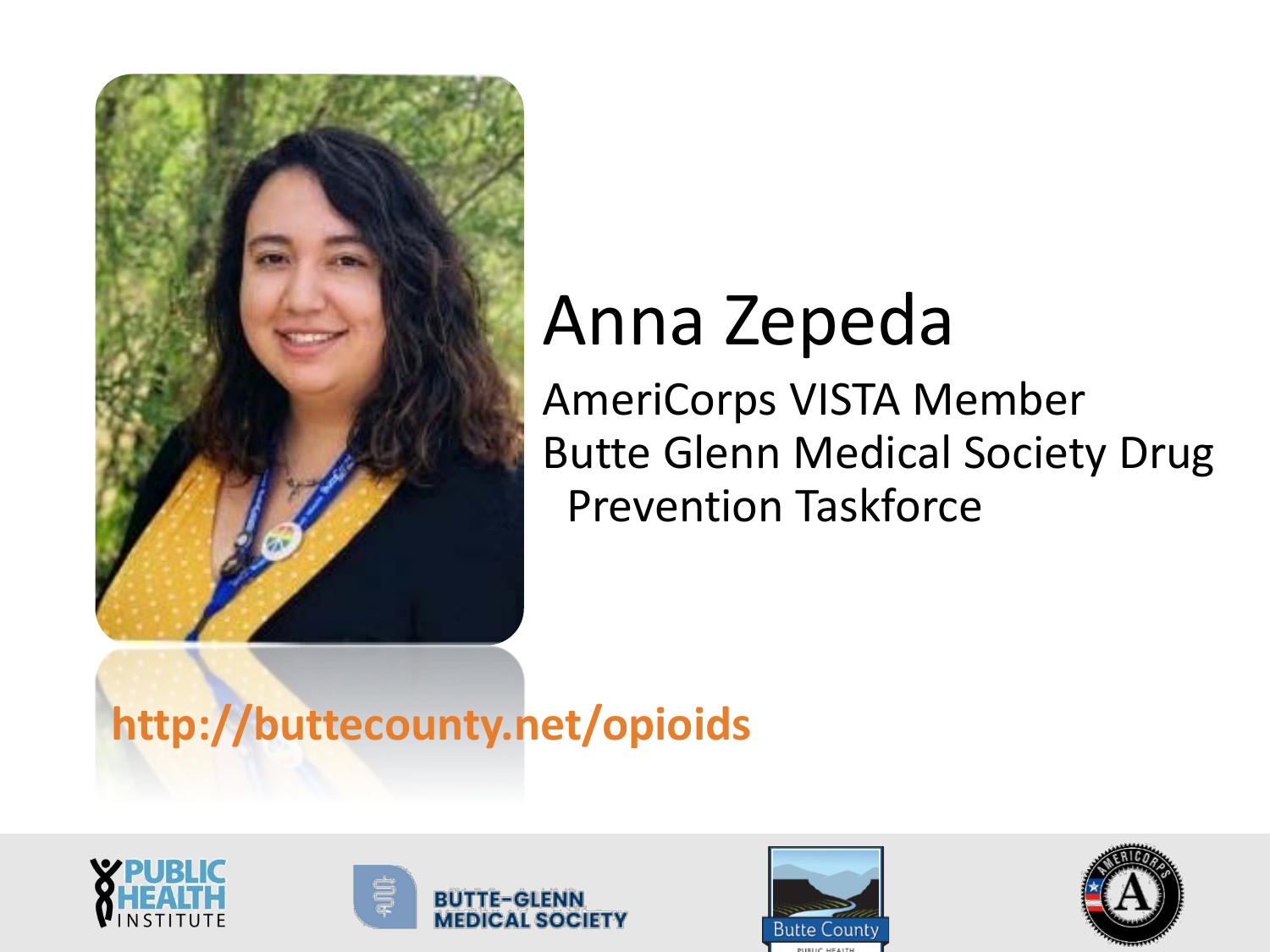

# Shaina Wolinsky

AmeriCorps VISTA Volunteer Manager Recovery Resource Center, a program of the Crisis Center Birmingham Alabama

#### **crisiscenterbham.org**







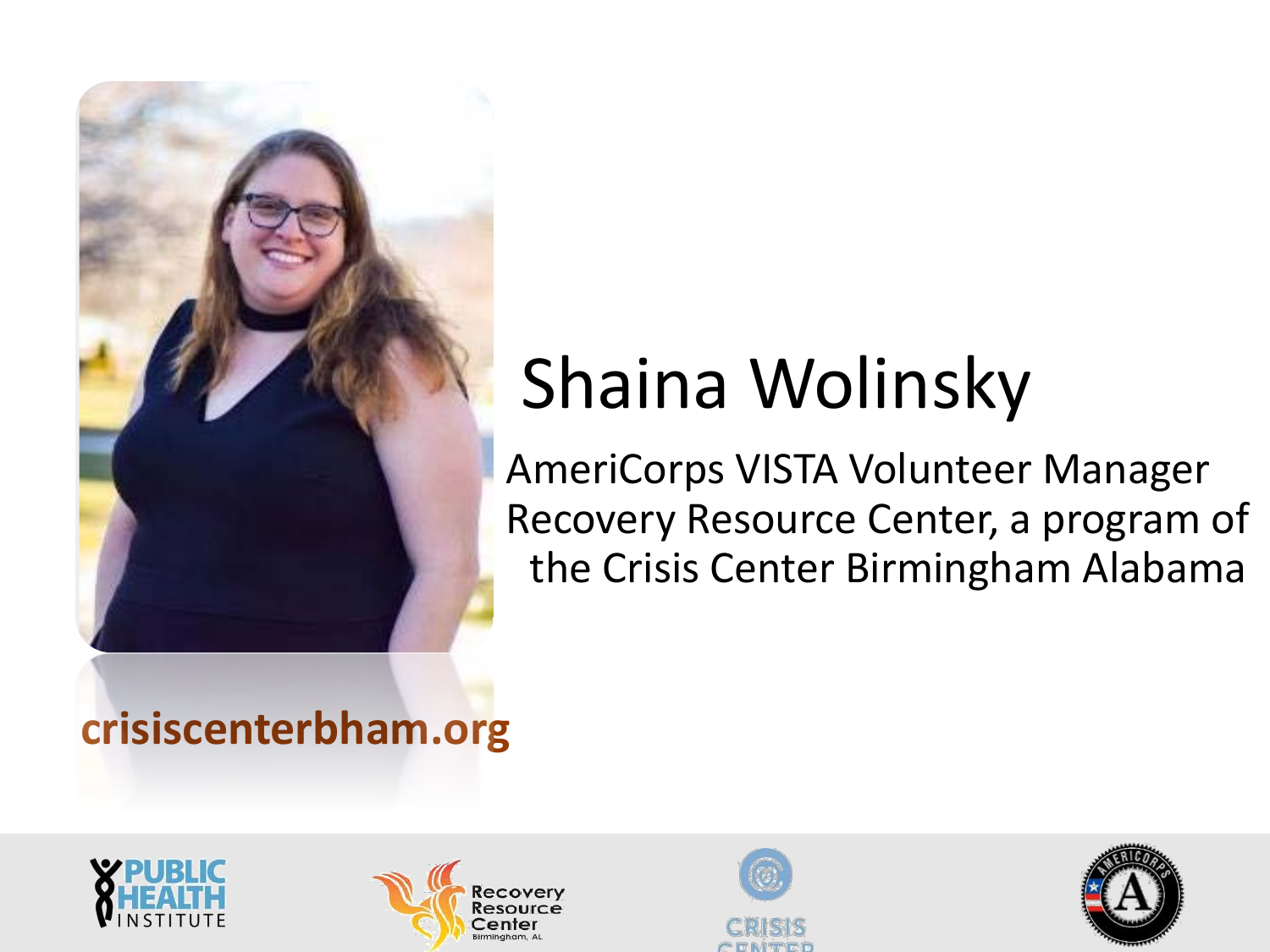

## Nicole Vavro

AmeriCorps Member Mercy Health Cincinnati





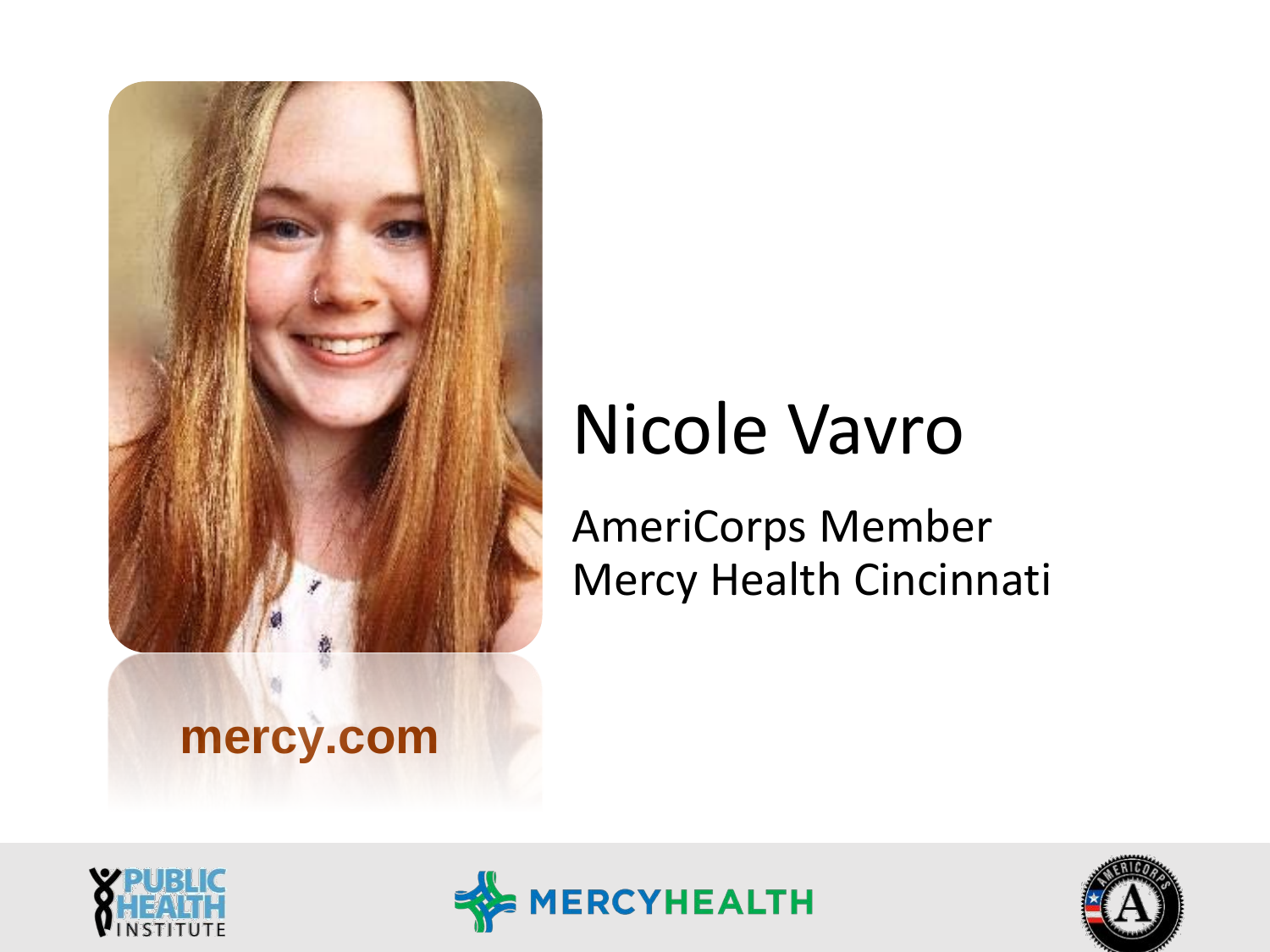#### Community Need



2017 Opioid-Related Overdose Death Rates (per 100,000 people)<sup>1</sup>

- Ohio led nation in opiate abuse in 2017
- · Hamilton County had daily average of 7.0 ER visits for overdoses, 3/2018 – 3/2019
	- 347 overdose deaths in Hamilton County in 2018

• Data Retrieved From:

• Hamilton County Public Health. (2019). *Hamilton County Overdose Report March 2019.* [PDF File].





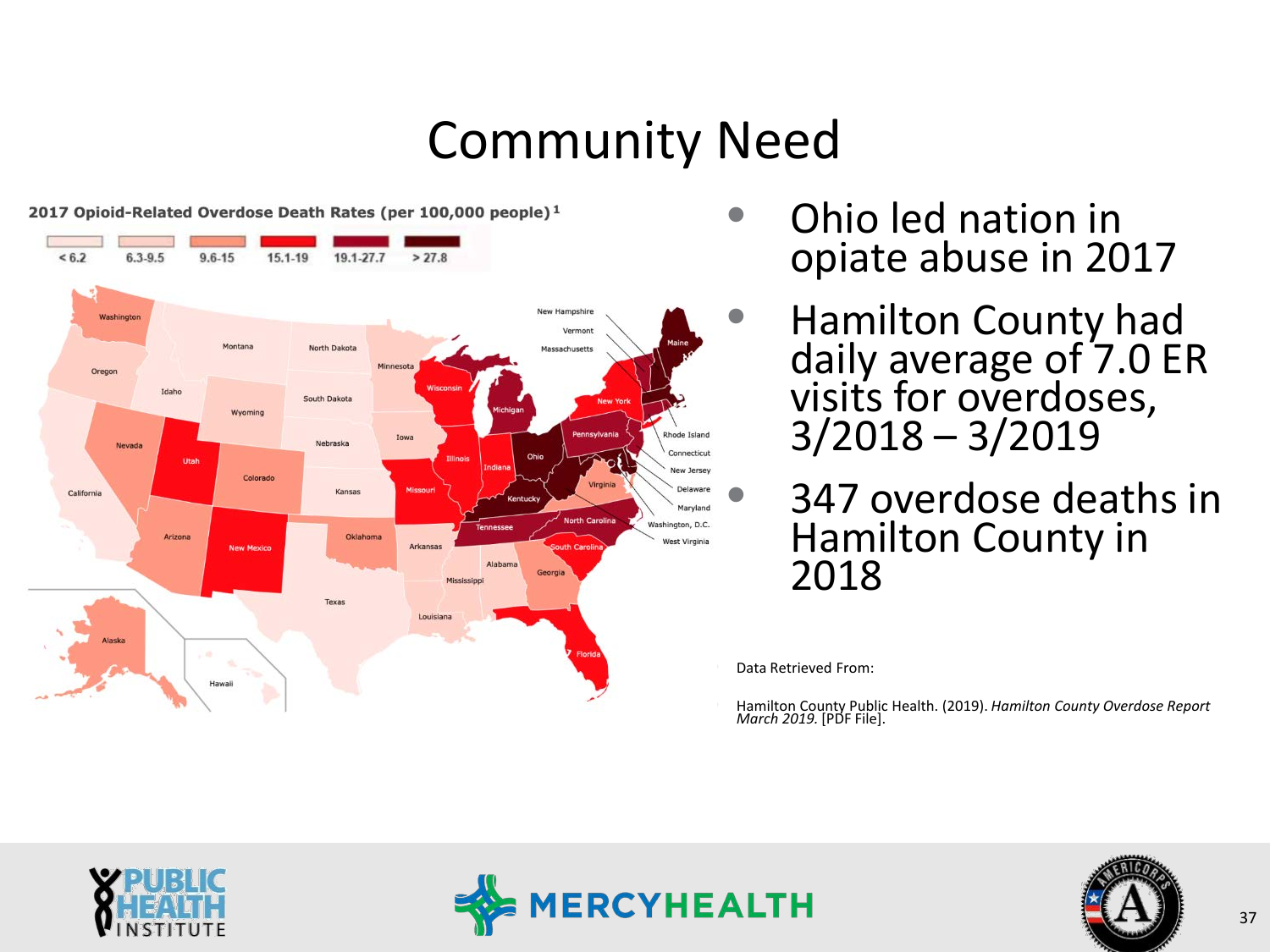#### Community Need

- 88% of deaths were by Fentanyl and analogs—more present than ever in 2018
- 80% of deaths involved fentanyl; 26% involved heroin
- Most deaths involving cocaine involved fentanyl (77%)
- 37% of deaths were people aged 35-49;75% were Non- Hispanic White; 70% were male
- Data Retrieved From:
- Hamilton County Public Health. (2019). *Hamilton County Overdose Report March 2019.* [PDF File].



Retrieved From: National Institute on Drug Abuse. (2018). *Ohio Opioid Summary 2018*. [PDF File].





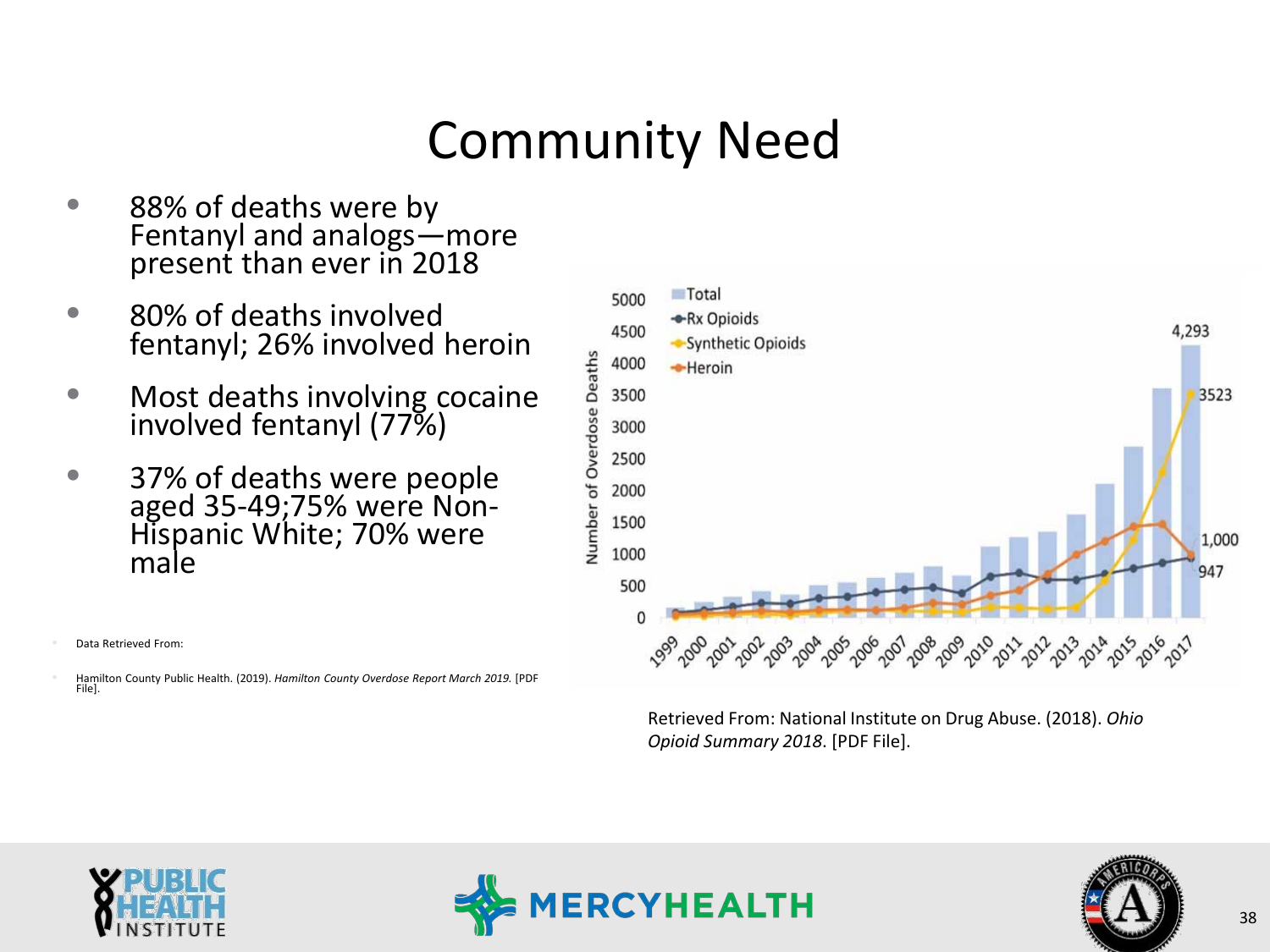#### Our Niche

- Members serve directly in an Emergency Department, working alongside nurses and providers to provide the highest quality care for patients with substance abuse disorders.
	- Members identify and address barriers to treatment, work with the patient to find treatment options, and provide emotional support to patients.







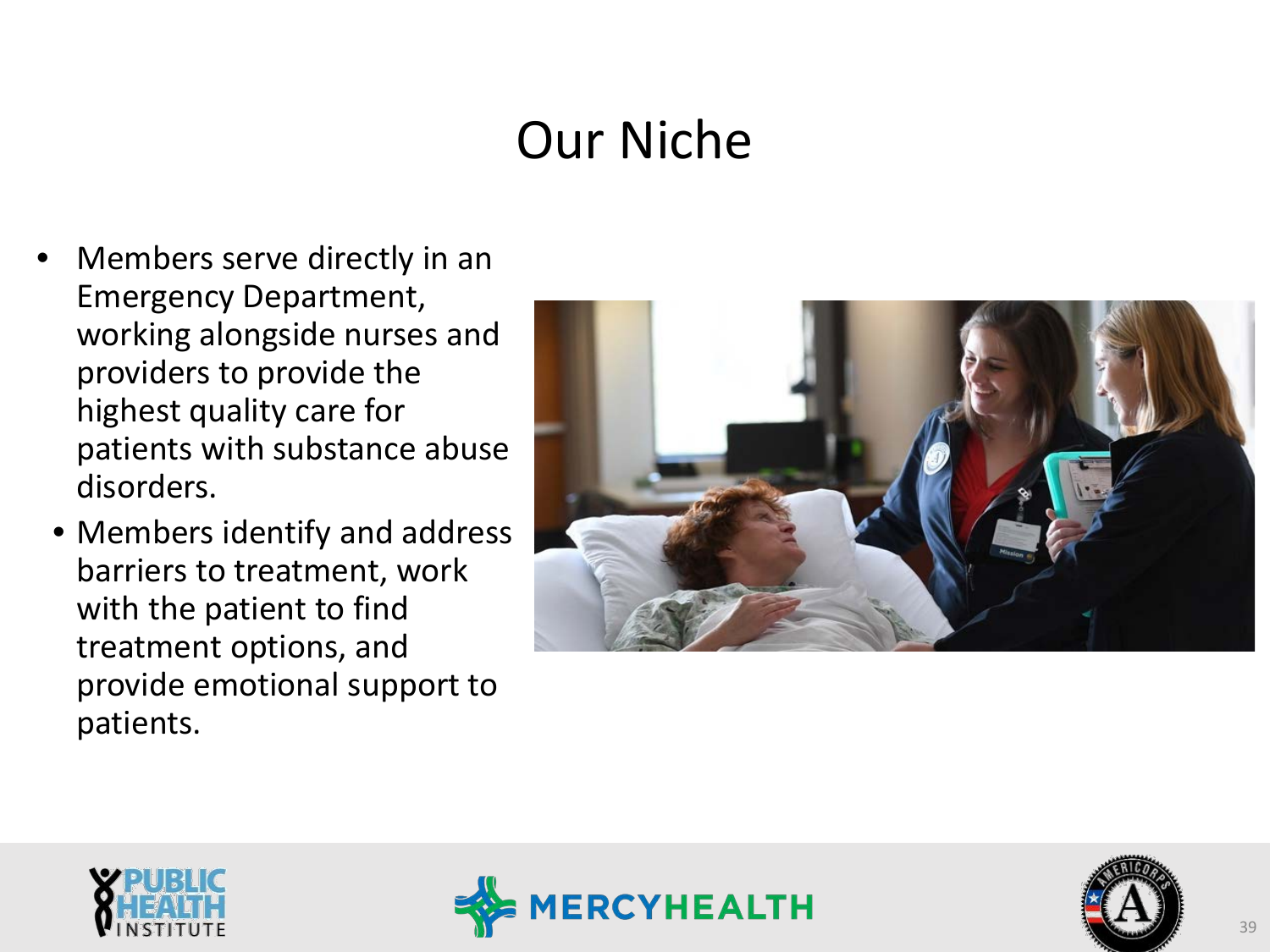#### Our Niche



- Mercy Serves AmeriCorps addiction navigators seek to reach these individuals at risk of developing substance abuse related health issues or disorders by:
	- integrating SBIRT techniques, and motivational interviewing throughout the ED
	- Providing more time, individual attention, and an empathetic ear





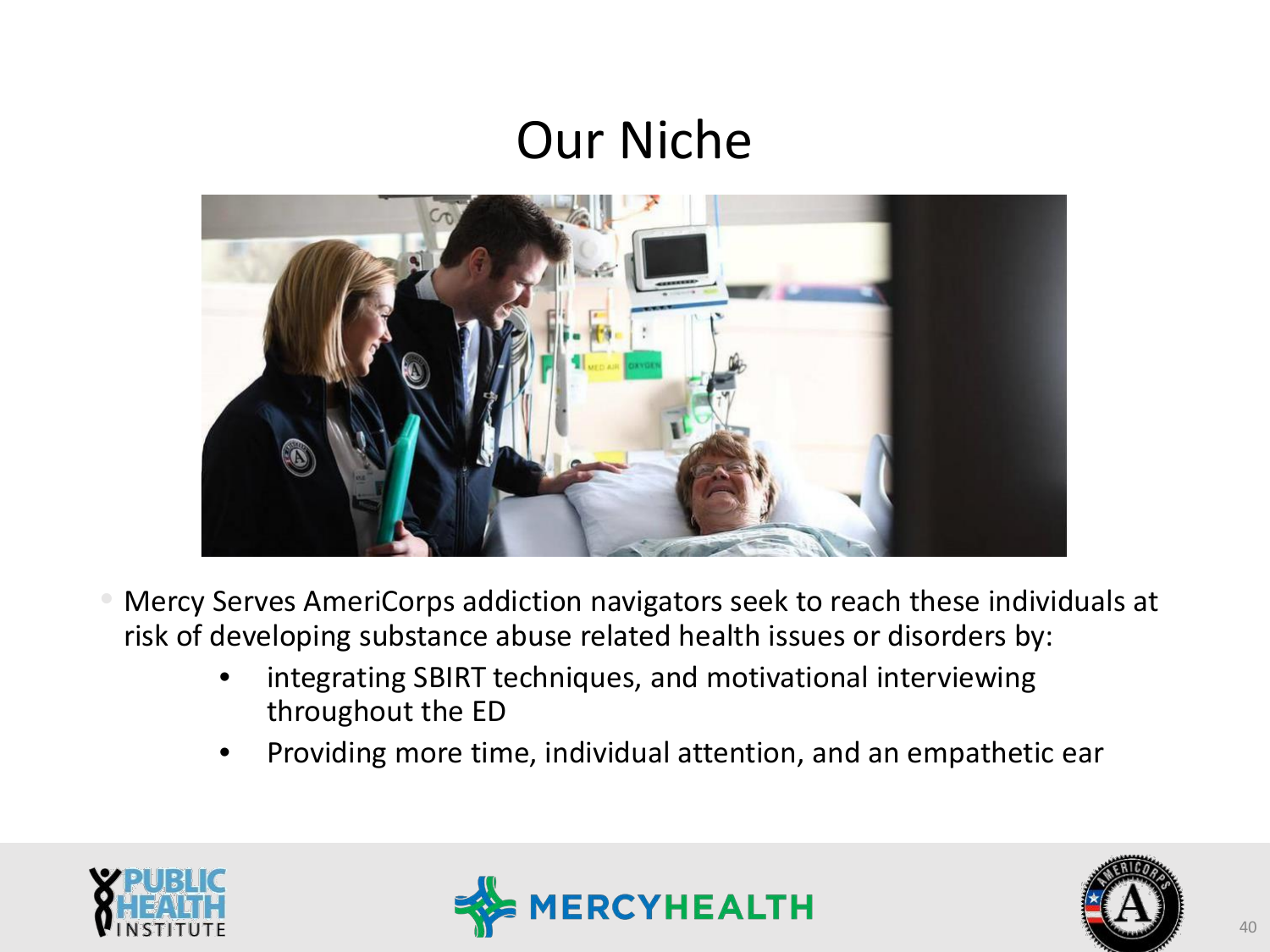#### Unique Perspective

- I am more adaptive than I previously thought
- I have learned a new definition of what it means to be successful  $-$  it is not always about getting a patient directly into treatment
- Getting out of my comfort zone was really challenging at first, but I am thankful for those who encouraged me to step out. It has helped me grow personally and professionally
- I sought out this position for more experience inside a healthcare system and to work in an emergency room, particularly, with an at risk population I was interested in better understanding
- I am a more compassionate person than I was before
	- I come from a family of addicts where I previously held some negative views of the disease





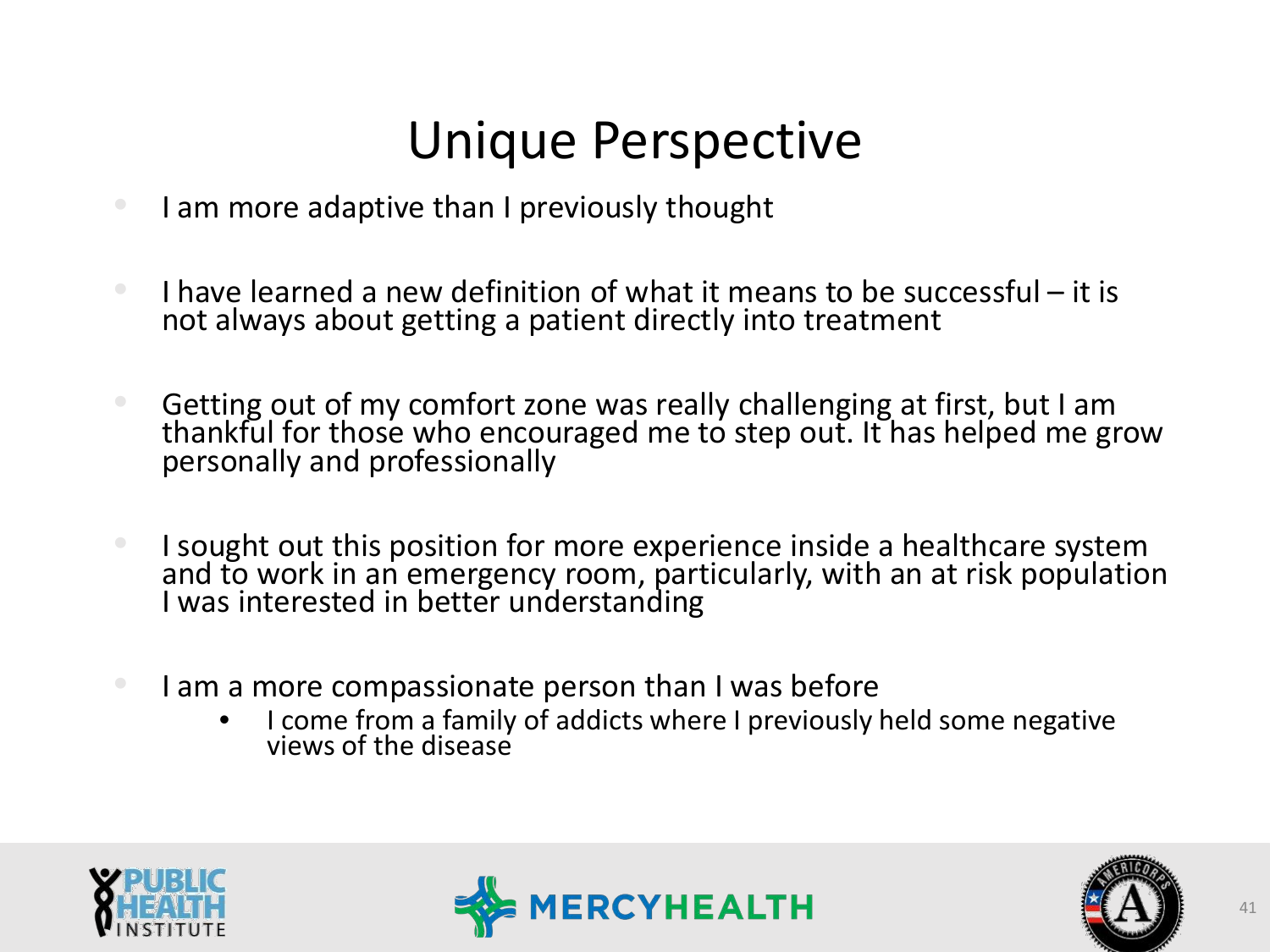### Moving Forward

- Through the professional development and leadership courses, I am more confident in my abilities to become a healthcare leader
- My knowledge on substance abuse has expanded and this experience has increased my desire to work with at risk populations
- Our program provides me with a unique insight into the organization of healthcare systems, thus, helping me realize I want to pursue graduate education in healthcare administration







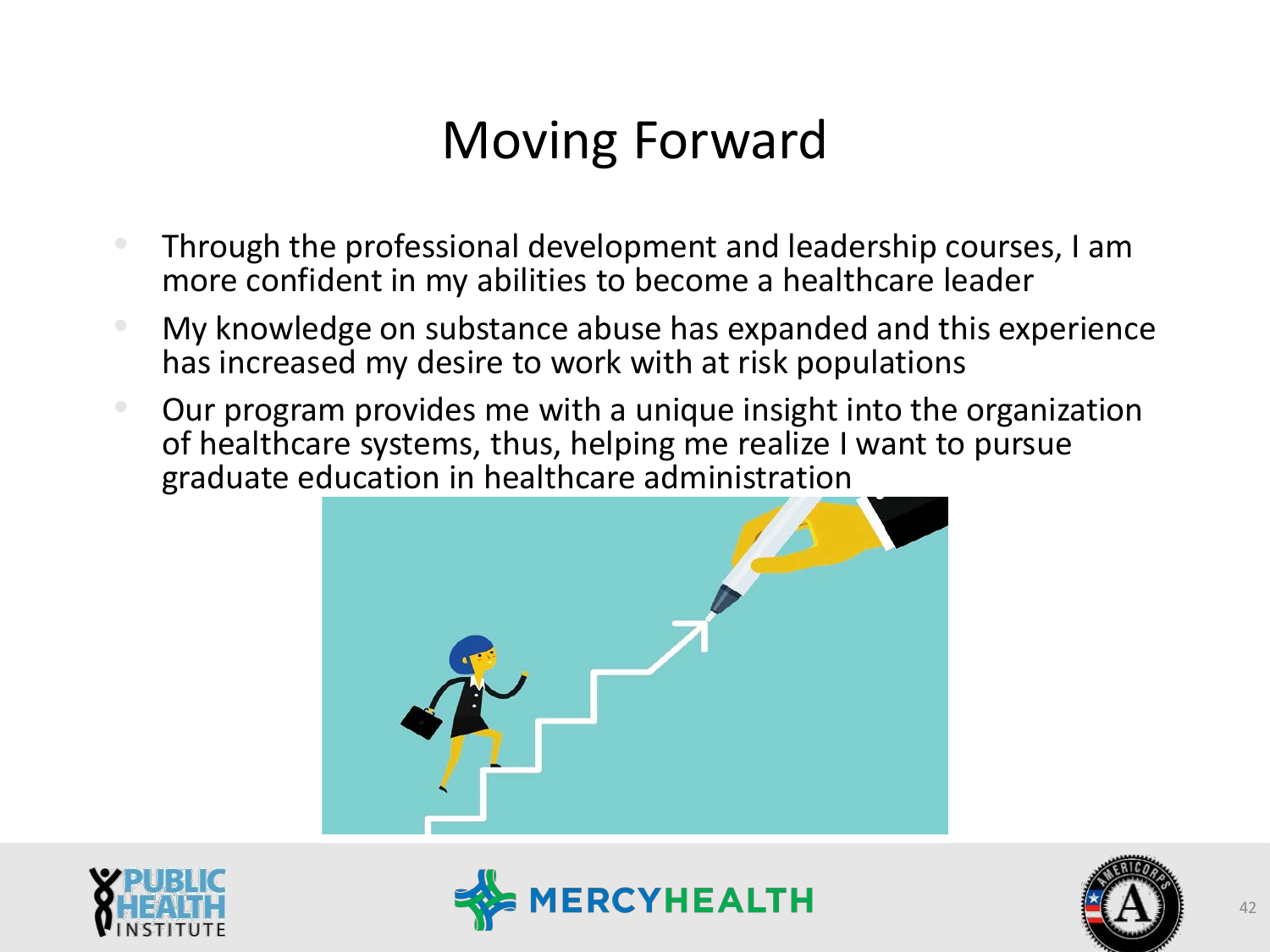#### Q&A Feature

- 1. At the bottom of your screen, click to open the Q&A panel
- 2. Type your question in the **Q&A box**
- 3. Select **Ask: All Panelists**
- 4. Click **Send**



Q&A

[?]



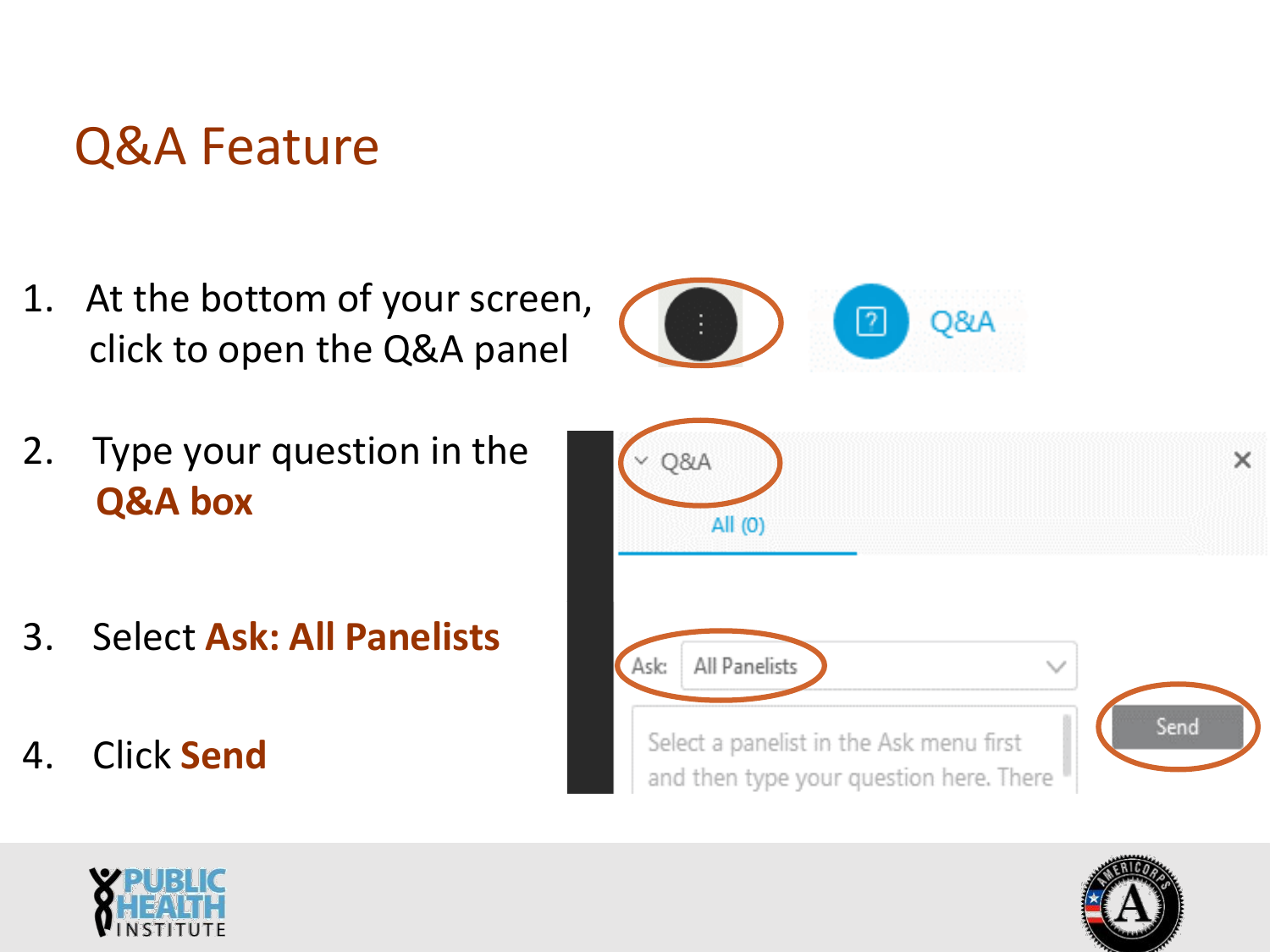

#### **Brenna Banwarth-Kuhn**





**Nicole Vavro**





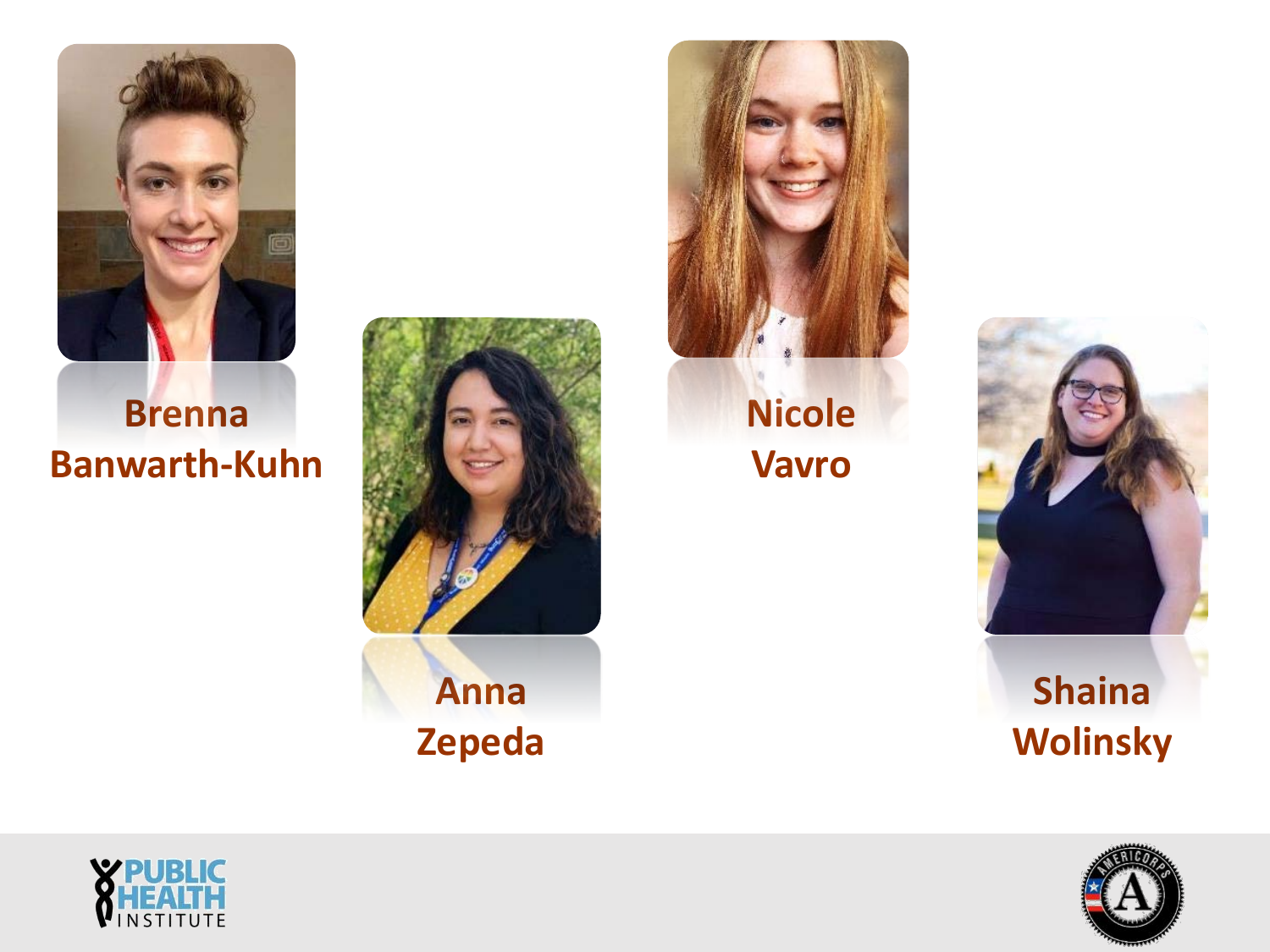For more information on AmeriCorps and other National Service Programs visit: [https://www.nationalservice.gov](https://www.nationalservice.gov/programs/americorps)







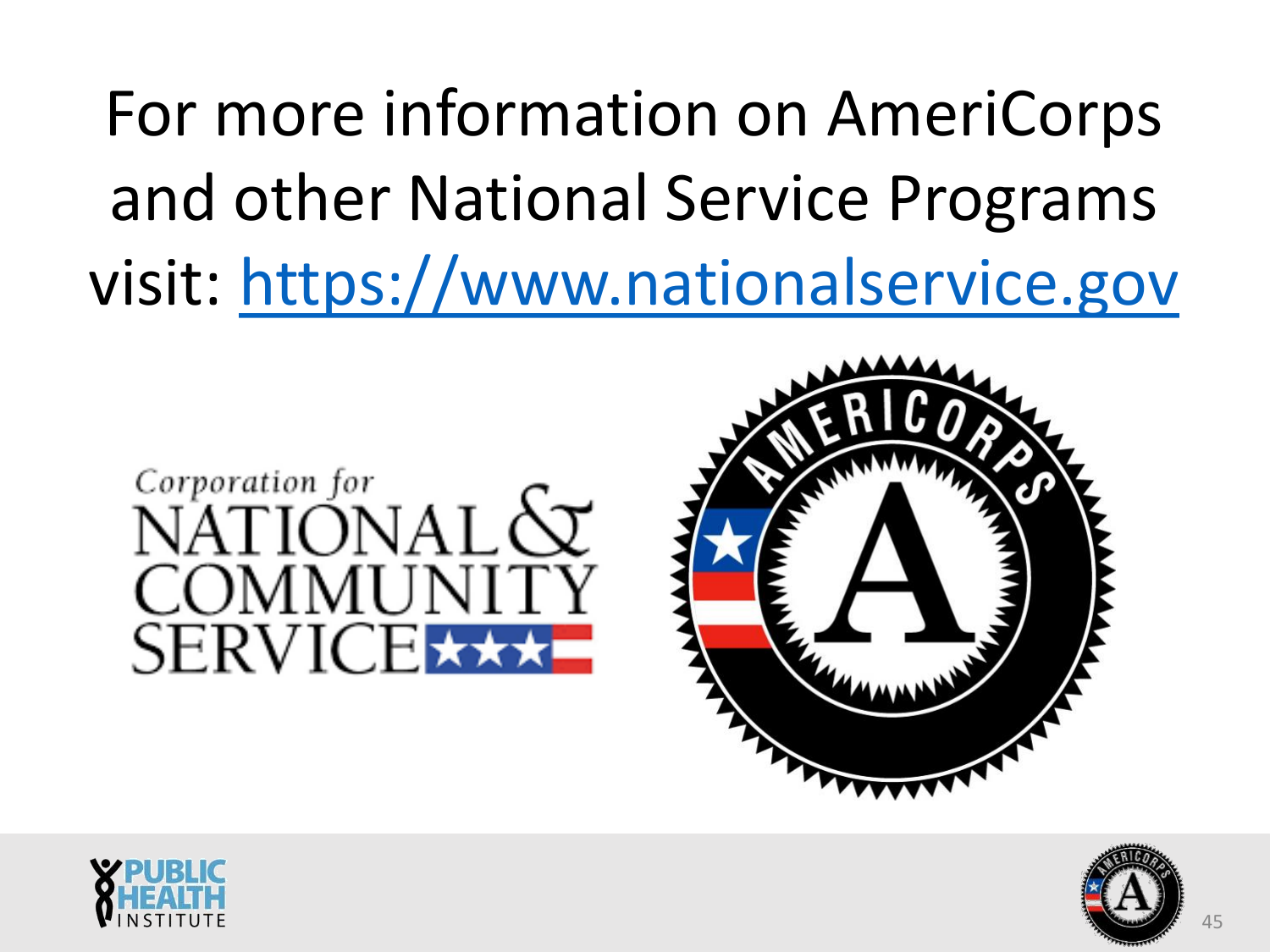## **Thank you to today's moderator & presenters!**



**Brenna Banwarth-Kuhn**





**Nicole Vavro**





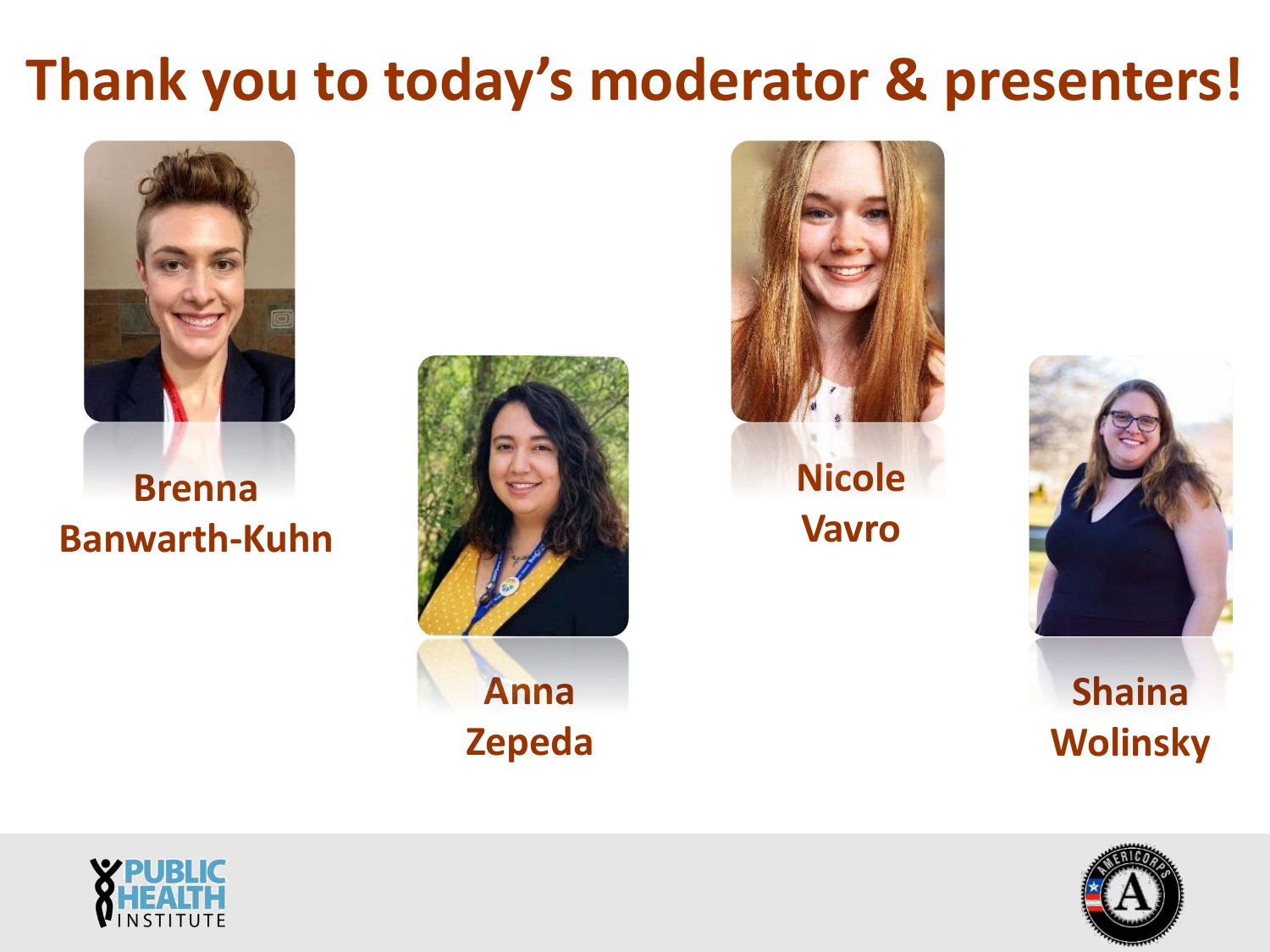#### Thank you to today's partners and sponsors:

**CENTER FOR HEALTH LEADERSHIP& PRACTICE** 









**California Health Care Foundation**